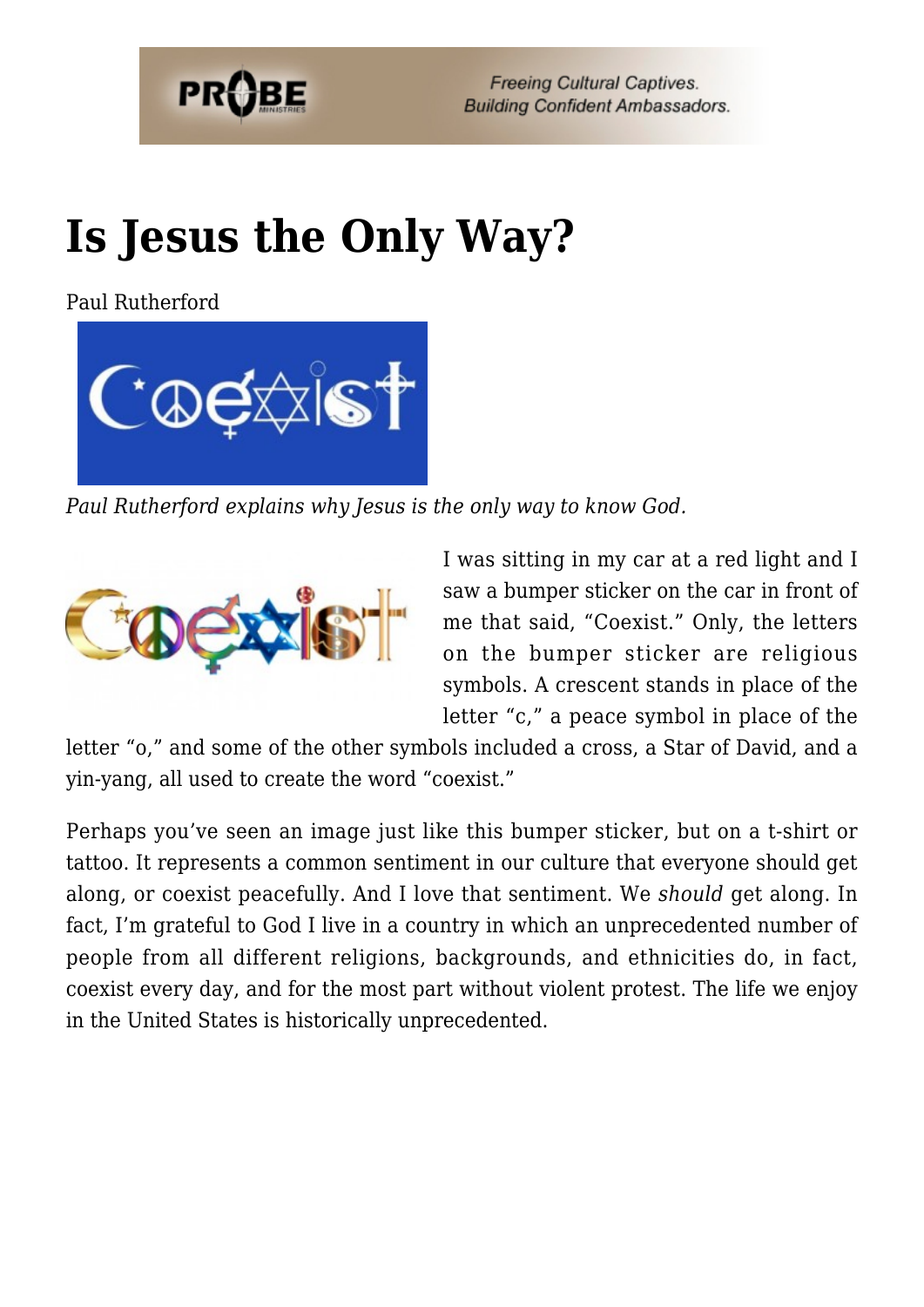**Freeing Cultural Captives. Building Confident Ambassadors.** 



But the coexistence advocated in *this* bumper sticker is something more subtle. It's a way of getting along that is more than meets the eye. It frequently calls for a peaceable lifestyle free of conflict between faiths. People hope that we can all unite in a single brotherhood and celebrate our differences, particularly religious ones. They don't understand why we bicker over who's right and who's wrong.

The call to coexist is a reaction to the exclusive truth claims of religion, especially Christianity. In fact, its exclusivism is the most offensive aspect of Christianity today. "Repent. Believe. Come to Jesus. He's the only way!" These are phrases easily associated with Christianity, especially street preaching. What should we do with Christianity's exclusivism in a twenty-first century cosmopolitan society? Haven't we progressed beyond such narrow-mindedness in these modern times? Isn't claiming Jesus as the only way intolerant of other faiths? Don't those Christians know all religions are equally valid paths to heaven? They shouldn't force their beliefs on others!

Claiming Jesus is the only way to heaven *is* exclusive, I admit. It says there is no other way to God except by trust in Jesus Christ. Jesus most famously says this Himself in the Bible: "I am the way, and the truth, and the life; no one comes to the Father but through Me" (John 14:6).

Even though it's offensive, I believe Jesus really is the only way to God. In this article we're going to explore that question by discussing objections to it, and discover why He really *is* the only way.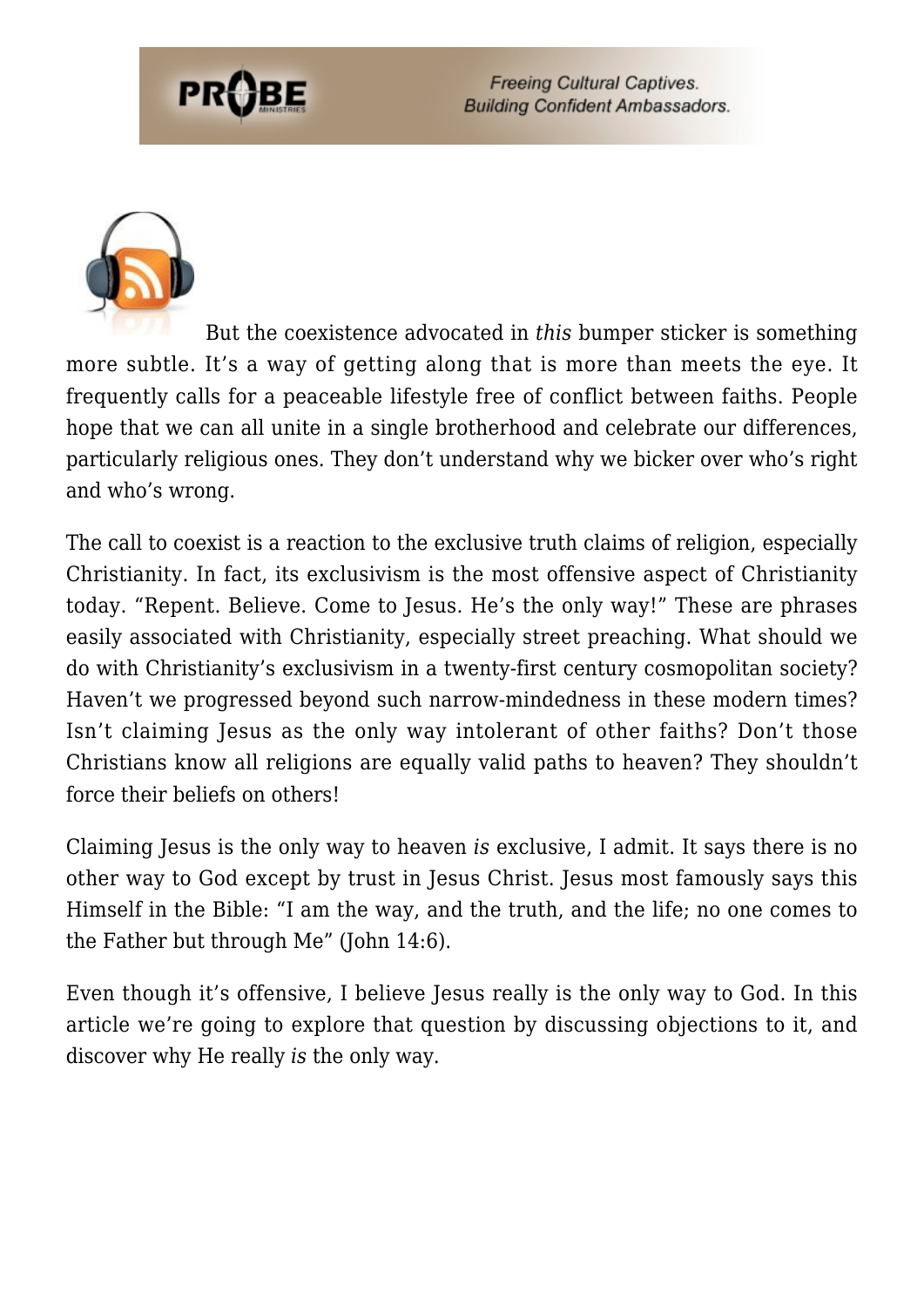

**Freeing Cultural Captives. Building Confident Ambassadors.** 

#### **Tolerance**

As believers, when we claim Jesus is the only way, you often hear people give some variation of, "That's so intolerant!" In doing so, they reject the claim. Often implied, but not said straight out, is the demand that the Christian "tolerate" others' beliefs, or take back what he just said.

It's worth pointing out that claiming Christianity to be intolerant is itself an intolerant claim. But the notion of <u>[tolerance](https://www.probe.org/the-meaning-and-practice-of-tolerance/)</u> is complex and has a long history. And rather than elaborate that contradiction, let's begin by exploring the complexity of tolerance.

What's usually meant by tolerance these days is including beliefs that include all others. This position generally rejects Jesus as the only way because diversity and equality are now celebrated as the highest values. "Tolerance" celebrates differences of religions and equality of opportunity to practice them. To claim Jesus is the only way squelches both equality and diversity by claiming only one religion is right. Since squelching diversity and equality are socially unacceptable, the exclusivity of Jesus isn't tolerated.

But this issue is complex. (That might be apparent already.) Truth and tolerance are actually linked. In fact, tolerance relies on truth. In the book *The Truth about Tolerance,* David Couchman says, "If there is no real truth, there is no reason for me to be tolerant. Without some kind of beliefs which cause me to value you as a person, even though I disagree with you, why should I be tolerant towards you?" $\{1\}$  For tolerance to exist at all, it relies upon a framework of truth. That resonates with an idea mentioned earlier, how intolerance contradicts itself.

But the rabbit hole goes even deeper. Truth also relies upon tolerance. "[I]t is also the case that truth as a reflective goal for individuals and communities. . .needs a context of right-minded toleration to flourish in." $\{2\}$  Without tolerance, truth likewise becomes the hammer of oppression. We find then that truth and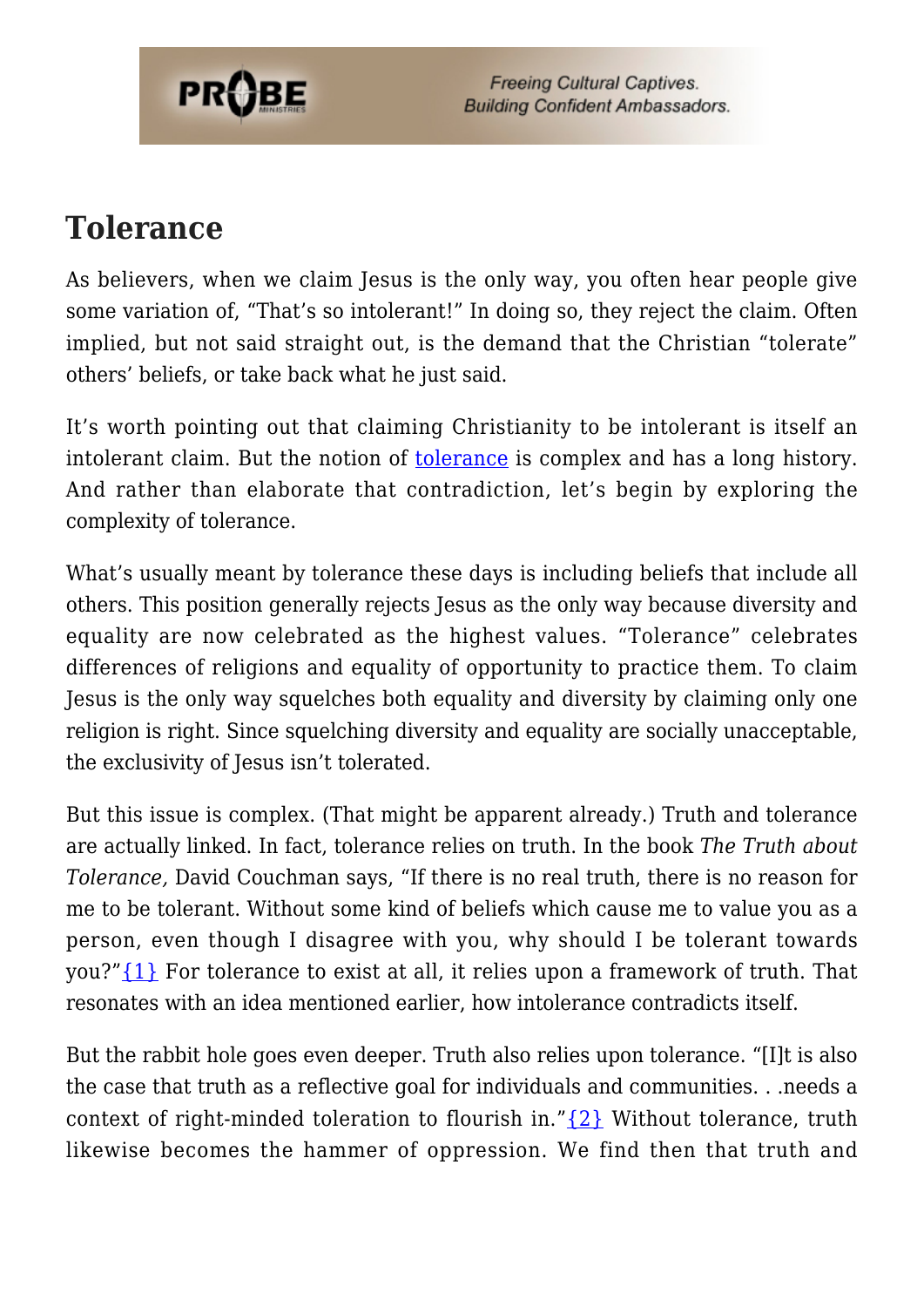

tolerance go hand in hand.

Nevertheless, tolerance is the hammer of choice in culture today. Too often suppression of Christians sharing the truth that Jesus is the only way of salvation is justified in the name of tolerance. Don't be taken captive by this distortion. Genuine tolerance acknowledges all positions, even those that are exclusive. A biblical worldview holds only one truth, Jesus is the only path to heaven, while maintaining respect and dignity for those who disagree. That's genuine tolerance.

## **Absolutes Don't Exist**

Here is another objection you might hear: Christians can't claim Jesus is the only way because there are no [absolutes.](https://www.probe.org/the-new-absolutes/) What Christians claim is an absolute truth. And there simply *are* no absolute truths.

Their justification goes like this. We know from study, from reason, from the postmodern era, that society has moved beyond absolutes. There is no absolute truth. There is no overarching metanarrative (or idea of truth) which can transcend culture, nation, or time. Truth is a construct created by each man, each culture, and bound by the strictures of the time in which it was created.

This objection shares a similar weakness to the tolerance objection. Denying absolutes is also self-defeating. It contradicts itself. If we were to ask this objector if she really believed what she was saying was true, we could ask her, "You believe no absolute truth exists, right? Are you absolutely sure of that?" This objector would have to agree. That's what the position holds, thus contradicting her own claim.

This objection often comes out of the postmodern school of thought, which says there is no such thing as objective truth, such as  $2 + 2$  always equals 4. Postmodern thought also denies the meaningfulness of history along with the ability to interpret literature in a unified and meaningful way. The unfortunate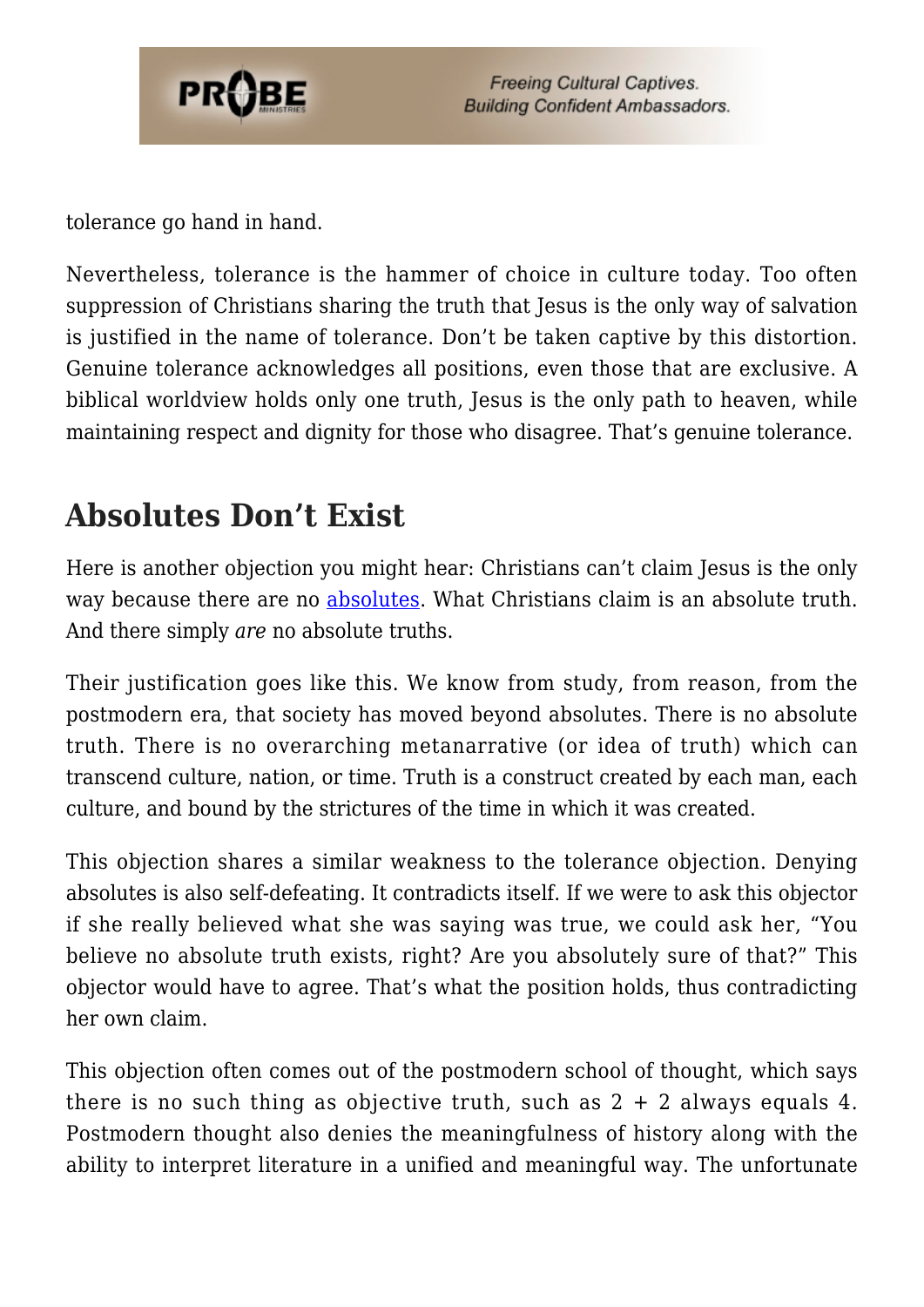

consequence is that we're left with a bleak reality stripped of purpose or meaning, which frankly, isn't very appealing. Without truth, meaning, history, or purpose, what's the point?

The great irony of it all is that postmodern thought arrives at its conclusions by way of reason, which it then concludes isn't true, and then holds it in contempt. It calls into question reason itself and the whole Enlightenment project along with it. So there's a healthy dose of despair that frequently accompanies adherents to postmodern thought, including our friends who don't believe Jesus can be the only way to God because there are no absolutes. But that's the lie to which I don't want you to be taken captive. Jesus really is the only way. He's the only way to find peace in a wrecked world. He is meaning for a confused life. And He leads us home to heaven out of a world where we don't belong. The remedy to that despair is Jesus.

Despair at the failure of reason to improve mankind is the sad but ultimate end of every god which usurps the rightful place of the one true God: Jesus Christ. The truth is, all gods fail, disappoint, and leave us desperate. The only one who is faithful is Jesus. (cf. Deut. 7:9; 2 Thess. 3:3) But we won't find that satisfaction until we rest assured in the truth that Jesus really is the only way.

#### **Pluralism**

There is another category of objectors to Christ's claim to exclusivity. A difficult but less in-your-face objection is pluralism. [Pluralism](https://www.probe.org/christianity-and-religious-pluralism/) is the belief that any variety of beliefs and values are all equally true and valid.

When I claim Jesus is the only way, some calmly object. Pluralists tend to be more laid-back. Typically they affirm my right to follow Christ, even celebrate it. These folks calmly share their belief that all religions are right: they all lead to god. Often they cite the Eastern proverb that there are many paths to the top of the mountain.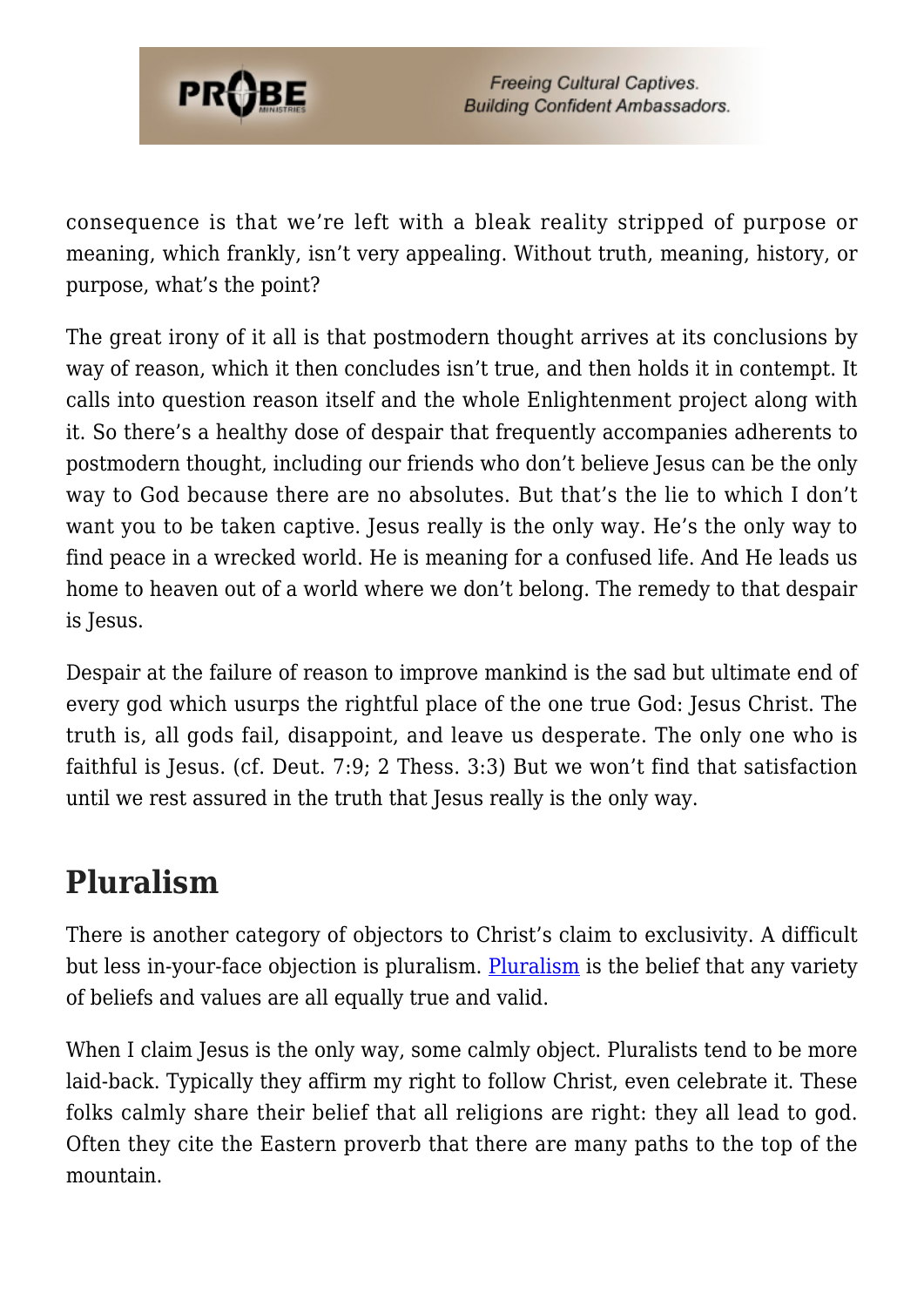

First, I'd like to point out that pluralism is intellectually lazy. It doesn't take seriously the law of non-contradiction. (This law says that two opposite things cannot both be true at the same time and in the same way.) When a Christian claims the path is exclusive, that Jesus is the only way, the pluralist might think, "That's nice, but actually, I know that all religions lead to heaven." He doesn't accept the Christian's position as true. He says he believes Christianity is true while at the same time denying its central tenet, which is that Jesus is the only way.

But this response is not unique to Christianity. A conservative Jew sincere about his faith won't say any path leads to heaven; neither will a Sunni Muslim. Pluralism attempts to make peace where there is none, and only succeeds in agreeing with no one.

Second, Christians who hold to exclusivism are sometimes falsely accused of pushing their beliefs on others. In condemning the exclusivist claims of Christianity, the pluralist imposes *her* beliefs on the Christian. It contradicts the very intended principle.

We all have beliefs or actions we want others to take seriously. There's nothing wrong with that. From my experience, pluralism is usually based on fear, which is completely understandable. The other person disagrees but fears conflict. They fear the relationship might be at stake if they express their true belief. As believers we still accept and honor people even if they don't agree with us. This is how we alleviate fear, demonstrating acceptance for those with whom we disagree. (And that's the true meaning of tolerance, by the way.)

When someone throws up this smokescreen in conversation, it can feel scary—alarming. Suddenly, the person you're talking to gets defensive. We can wonder, "Where did this come from?" In that moment it's probably not wise to press. Ask them why they believe that way, or affirm them. Certainly no one has a right to force compliance on another unwillingly. Communicate that we don't have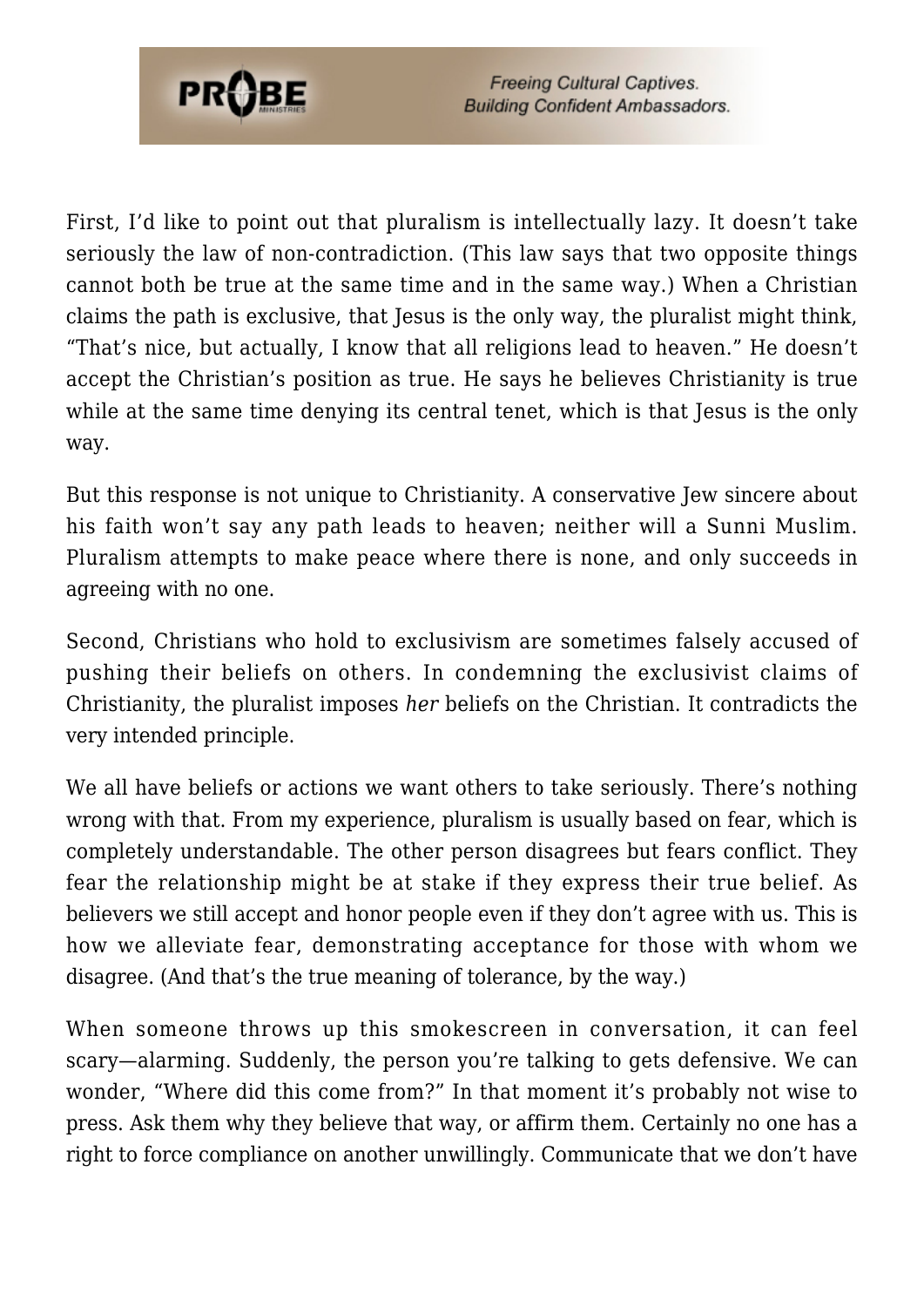

to agree to be accepted. Further, don't fall prey to this area where culture takes many believers captive. Jesus is the only way. Stand fast.

## **The Only Way**

Is Jesus the only way? Yes. Multiple scriptures teach this truth. Let's consider a few.

Matthew 11:27 says, "All things have been handed over to Me by My Father; and no one knows the Son except the Father; nor does anyone know the Father except the Son, and anyone to whom the Son wills to reveal Him." Jesus is claiming that God his Father has handed everything over to Him. This is an indirect claim to be God Himself. But Jesus also makes it clear He is the only one, since no one knows the Father but the Son.

Let's also consider John's gospel. Before Jesus even began his ministry John the Baptist responds to Jesus' identity. "The next day he saw Jesus coming to him and said, "Behold, the Lamb of God who takes away the sin of the world!" (John 1:29) In Hebrew culture at the time, calling someone the Lamb of God was a claim to the Messiah who was prophesied (Isaiah 53:7). Further, only God has the power to take away sin. This was an unmistakable claim to divinity. It's interesting also that Jesus doesn't correct him, or deny Godhood. On the contrary, a short time later, Jesus picks up his first two disciples and encourages them, saying, "Come and you will see" (John 1:39).

It's one thing to claim divinity and yet another to claim to be the *only* divinity. So, where does the Bible say Jesus is the only way? As we mentioned earlier, by Jesus' own admission He is the only way to God in John 14:6—"I am the way, the truth and the life; no one comes to the Father but through Me." Peter also explains the meaning of Jesus' exclusivity in Acts 4:12, "Salvation is found in no one else, for there is no other name under heaven given to men by which we must be saved."